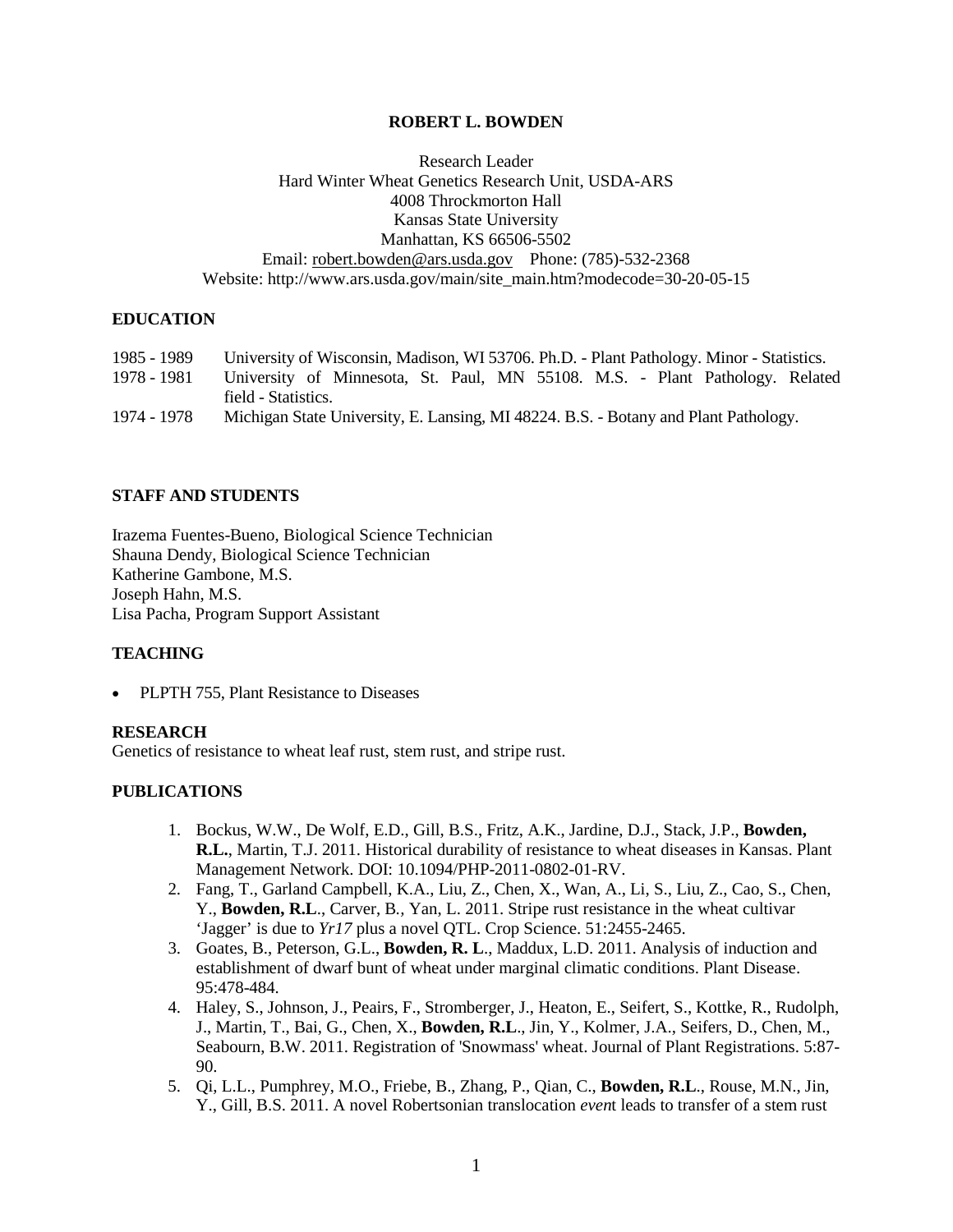resistance gene (*Sr52*) effective against race Ug99 from *Dasypyrum villosum* into bread wheat. Theoretical and Applied Genetics. 123:159-167.

- 6. Rudd, J., Devkota, R., Fritz, A., Baker, J., Obert, D.E., Worrall, D., Sutton, R., Rooney, L., Nelson, L., Morgan, G., Bean, B., Ibrahim, A., Klatt, A., Weng, Y., **Bowden, R.L.,** Graybosch, R.A., Jin, Y., Seabourn, B.W. 2011. Registration of 'TAM 401' wheat. Journal of Plant Registrations. 6:60-65.
- 7. Edwards, J.T., Hunger, R.M., Smith, E.L., Horn, G.W., Chen, M., Yan, L., Bai, G., **Bowden, R.L.,** Rayas-Duarte, P., Osburn, R.D., Kolmer, J.A., Jin, Y., Porter, D.R., Giles, K.C., Seabourn, B.W., Bayles, M.B., Carver, B.F., Klatt, A. 2012. 'Duster' wheat: A durable, dualpurpose cultivar adapted to the southern great plains of the USA. Journal of Plant Registrations. 6(1):37-48.
- 8. Haley, S.D., Johnson, J., Peairs, F., Stromberger, J., Hudson, E., Seifert, S., Kottke, R., Valdez, V., Rudolph, J., Bai, G., Chen, X., **Bowden, R.L.**, Jin, Y., Kolmer, J.A., Chen, M., Seabourn, B.W. 2012. Registration of 'Byrd' wheat. Journal of Plant Registrations. 6:302-305.
- 9. Haley, S.D., Johnson, J., Peairs, F., Stromberger, J., Hudson, E., Seifert, S., Kottke, R., Valdez, V., Rudolph, J., Martin, T.J., Bai, G., Chen, X., **Bowden, R.L.**, Jin, Y., Kolmer, J.A., Chen, M., Seabourn, B.W. 2012. Registration of 'Denali' wheat. Journal of Plant Registrations. 6:311-314.
- 10. Haley, S.D., Johnson, J., Westra, P., Peairs, F., Stromberger, J., Hudson, E., Seifert, S., Kottke, R., Valdez, V., Rudolph, J., Bai, G., Chen, X., **Bowden, R.L**., Jin, Y., Kolmer, J.A., Chen, M., Seabourn, B.W. 2012. Registration of 'Brawl CL Plus' wheat. Journal of Plant Registrations. 6:306-310.
- 11. Barkley, A., Tack, J., Nalley, L.L., Bergtold, J., Bowden, R.L., Fritz, A. 2013. Weather, disease, and wheat breeding effects on Kansas wheat varietal yields, 1985 to 2011. Agronomy Journal. 106:227-235.
- 12. Liu, Z., Bai, G., and **Bowden, R.L**. 2013. Molecular markers for leaf rust resistance gene *Lr42* in wheat. Crop Sci. doi: 10.2135/cropsci2012.09.0532
- 13. Bernardo, A., **Bowden, R.L**., Rouse, M. N., Newcomb, M. S., Marshall, D. S., and Bai, G. 2013. Validation of molecular markers for new stem rust resistance genes in U.S. hard winter wheat. Crop Science 53:755-764.
- 14. Liu, W., Danilova, T.V., Rouse, M.N., **Bowden, R.L**., Friebe, B., Gill, B.S., and Pumphrey, M.O. 2013. Development and characterization of a compensating wheat-*Thinopyrum intermedium* Robertsonian translocation with *Sr44* resistance to stem rust (Ug99). Theor. Appl. Genet. 126:1167-1177.
- 15. Olson, E.L., Rouse, M.N., Bowden, R.L., Pumphrey, M.O., Gill, B., Poland, J.A. 2013. Introgression of stem rust resistance genes *SrTA10187* and *SrTA10171* from *Aegilops tauschii* to wheat. Theoretical and Applied Genetics. doi: 10.1007/s00122-013-2148-z.
- 16. Olson, E. L., Rouse, M.N., Pumphrey, M. O., **Bowden, R.L.,** Gill, B.S., and Poland, J.A. 2013. Simultaneous transfer, introgression and genomic localization of genes for resistance to stem rust race TTKSK (Ug99) from *Aegilops tauschii* to wheat. Theor. Appl. Genet. 126:1179-1188.
- 17. [Rudd, J.C.](http://apps.webofknowledge.com/OneClickSearch.do?product=WOS&search_mode=OneClickSearch&colName=WOS&SID=2B@ehj@9Pl3m9GB58@6&field=AU&value=Rudd,%20JC), [Devkota, R.N.,](http://apps.webofknowledge.com/OneClickSearch.do?product=WOS&search_mode=OneClickSearch&colName=WOS&SID=2B@ehj@9Pl3m9GB58@6&field=AU&value=Devkota,%20RN) [Baker, J.A., Ibrahim, A.M.,](http://apps.webofknowledge.com/OneClickSearch.do?product=WOS&search_mode=OneClickSearch&colName=WOS&SID=2B@ehj@9Pl3m9GB58@6&field=AU&value=Baker,%20JA) [Worrall, D., Lazar, M.D.,](http://apps.webofknowledge.com/OneClickSearch.do?product=WOS&search_mode=OneClickSearch&colName=WOS&SID=2B@ehj@9Pl3m9GB58@6&field=AU&value=Worrall,%20D) [Sutton, R.,](http://apps.webofknowledge.com/OneClickSearch.do?product=WOS&search_mode=OneClickSearch&colName=WOS&SID=2B@ehj@9Pl3m9GB58@6&field=AU&value=Sutton,%20R)  [Rooney, L.W.](http://apps.webofknowledge.com/OneClickSearch.do?product=WOS&search_mode=OneClickSearch&colName=WOS&SID=2B@ehj@9Pl3m9GB58@6&field=AU&value=Rooney,%20LW), [Nelson, L.R.](http://apps.webofknowledge.com/OneClickSearch.do?product=WOS&search_mode=OneClickSearch&colName=WOS&SID=2B@ehj@9Pl3m9GB58@6&field=AU&value=Nelson,%20LR), [Bean, B., Duncan, R.,](http://apps.webofknowledge.com/OneClickSearch.do?product=WOS&search_mode=OneClickSearch&colName=WOS&SID=2B@ehj@9Pl3m9GB58@6&field=AU&value=Bean,%20B) [Seabourn, B.W.,](http://apps.webofknowledge.com/OneClickSearch.do?product=WOS&search_mode=OneClickSearch&colName=WOS&SID=2B@ehj@9Pl3m9GB58@6&field=AU&value=Seabourn,%20BW) **[Bowden, R.L.,](http://apps.webofknowledge.com/OneClickSearch.do?product=WOS&search_mode=OneClickSearch&colName=WOS&SID=2B@ehj@9Pl3m9GB58@6&field=AU&value=Seabourn,%20BW)** [Jin, Y.](http://apps.webofknowledge.com/OneClickSearch.do?product=WOS&search_mode=OneClickSearch&colName=WOS&SID=2B@ehj@9Pl3m9GB58@6&field=AU&value=Jin,%20Y), [Graybosch, RA. 2013. Registration of 'TAM 113' w](http://apps.webofknowledge.com/OneClickSearch.do?product=WOS&search_mode=OneClickSearch&colName=WOS&SID=2B@ehj@9Pl3m9GB58@6&field=AU&value=Graybosch,%20RA)heat. Journal of Plant Registrations 7:63- 68.
- 18. Zhang, D., Bowden, R.L., Yu, J., Carver, B., Bai, G. 2014. Association analysis of stem rust resistance in U.S. Winter Wheat. PLoS One. 9(7): e103747.
- 19. Dunckel, S.M., Olson, E.L., Rouse, M.N., Bowden, R.L., Poland, J.A. 2015. Genetic mapping of race-specific stem rust resistance in the synthetic hexaploid W7984 x Opata M85 mapping population. Theoretical and Applied Genetics. 55:1–9 (2015). doi: 10.2135/cropsci2014.11.0755.